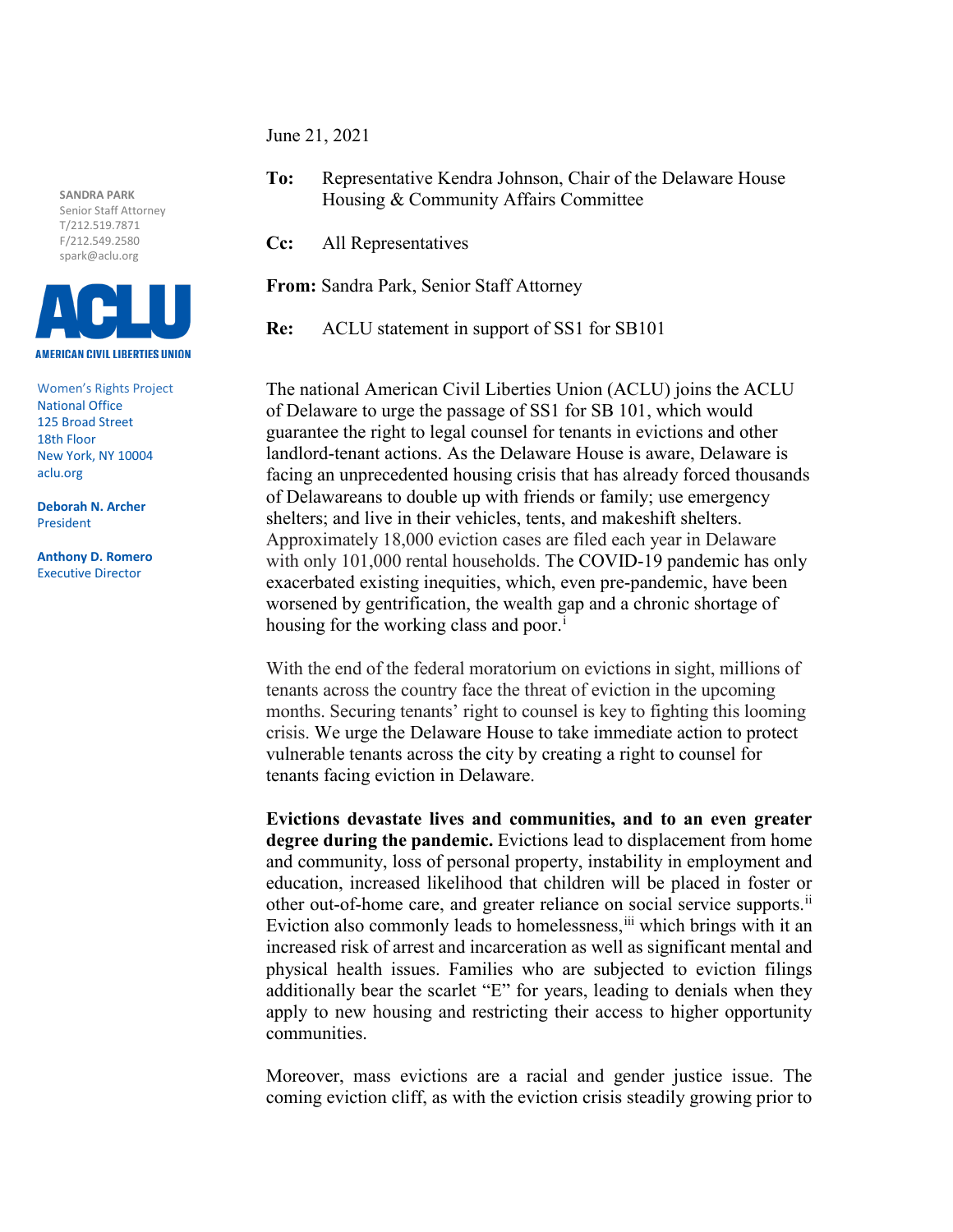the pandemic, will not be experienced equally by all. Without deliberate federal, state, and local action, households of color, and particularly Black, female-led households, will be the ones to weather this storm on their own.<sup>[iv](#page-2-0)</sup> For example, in 2016, women faced more than 55% of eviction filings in the state, and nearly 18% of cases were filed against Black women.<sup>[v](#page-2-1)</sup>

**Eviction court proceedings historically have been unfair and imbalanced.** In Delaware, 86% of landlords are represented by an attorney, agent, or business manager, while only 2% of tenants have representation.<sup>[vi](#page-2-2)</sup> Evictions proceed quickly compared to other civil litigation, and any defenses that are available to a tenant are virtually impossible to prove without a lawyer. Consequently, tenants default at high rates. Not only can this imbalance result in meritless eviction cases with impunity, <sup>[vii](#page-2-3)</sup> balancing the playing field can often result in faster and more efficient outcomes for landlords and tenants. For that reason, landlords spoke in favor of the bill upon its introduction in the Senate.<sup>[viii](#page-2-4)</sup>

Right to counsel also works. A right to counsel for tenants in eviction proceedings has been enacted in three states (Washington, Maryland, and Connecticut) and ten cities (New York City, San Francisco, Newark, Cleveland, Philadelphia, Boulder, Baltimore, Seattle, Louisville, and Denver). The latest analysis of the impact of New York City's right to counsel legislation shows that  $86\%$  of represented tenants are remaining in their homes.<sup>[ix](#page-2-5)</sup> In San Francisco, the filing rate decreased by 10% between 2018-2019, and of those receiving full representation,  $67\%$  stayed in their homes.<sup>[x](#page-2-6)</sup>

**SS1 for SB 101 would help preserve tenants' housing and would level the playing field for tenants in eviction court.** We need meaningful action to stop mass evictions during the pandemic and beyond. This bill would create a pre-eviction diversion program and protect against unnecessary evictions. People should have access to safe and stable housing. We urge the Delaware House to pass SB 101 and lead the nation in establishing a model law that can guide tenants protections across the nation, and help boost our economic recovery beyond the pandemic by ensuring robust housing protections.

 $\overline{a}$ 

<span id="page-1-0"></span><sup>i</sup> Conor Dougherty and Glenn Thrush, *The U.S. Averted One Housing Crisis, but Another Is in the Wings,*  NEW YORK TIMES (updated June 17, 2021), [https://www.nytimes.com/2021/06/16/business/affordable](https://www.nytimes.com/2021/06/16/business/affordable-housing-crisis.html)[housing-crisis.html.](https://www.nytimes.com/2021/06/16/business/affordable-housing-crisis.html) ii *See, e.g.,* Matthew Desmond & Rachel Tolbert Kimbro, *Eviction's Fallout: Housing, Hardship And* 

<span id="page-1-1"></span>*Health,* 94 Soc. Forces, no.1, 295 (2015); Matthew Desmond & Carl Gershenson, *Housing and Employment Insecurity Among the Working Poor*, 63 Soc. Problems, no. 1, 46 (2016); Lisa Berg & Lars Brännström, *Evicted Children And Subsequent Placement In Out-Of-Home Care: A Cohort Study*, PLoS One 13(4): e0195295 (2018); *Costs of COVID-19 Evictions*, National Low Income Housing Coalition (Nov. 19, 2020), https://nlihc.org/sites/default/files/costs-covid19-evictions.pdf.

<span id="page-1-2"></span><sup>&</sup>lt;sup>iii</sup> See Protect Tenants, Prevent Homelessness, National Law Center on Homelessness & Poverty, 16-19 (2018) [https://nlchp.org/wp-content/uploads/2018/10/ProtectTenants2018.pdf,](https://nlchp.org/wp-content/uploads/2018/10/ProtectTenants2018.pdf) for descriptions of studies and reports analyzing evictions as a direct and indirect cause of homelessness; Tara Cookson, Margaret Diddams, Xochitl Maykovich, Edmund Witter *Losing Home: The Human Cost of Eviction* (2018), 59-63 [https://www.kcba.org/Portals/0/pbs/pdf/HJP\\_LosingHome\\_%202018.pdf,](https://www.kcba.org/Portals/0/pbs/pdf/HJP_LosingHome_%202018.pdf) for descriptions of how evictions impact tenants locally.